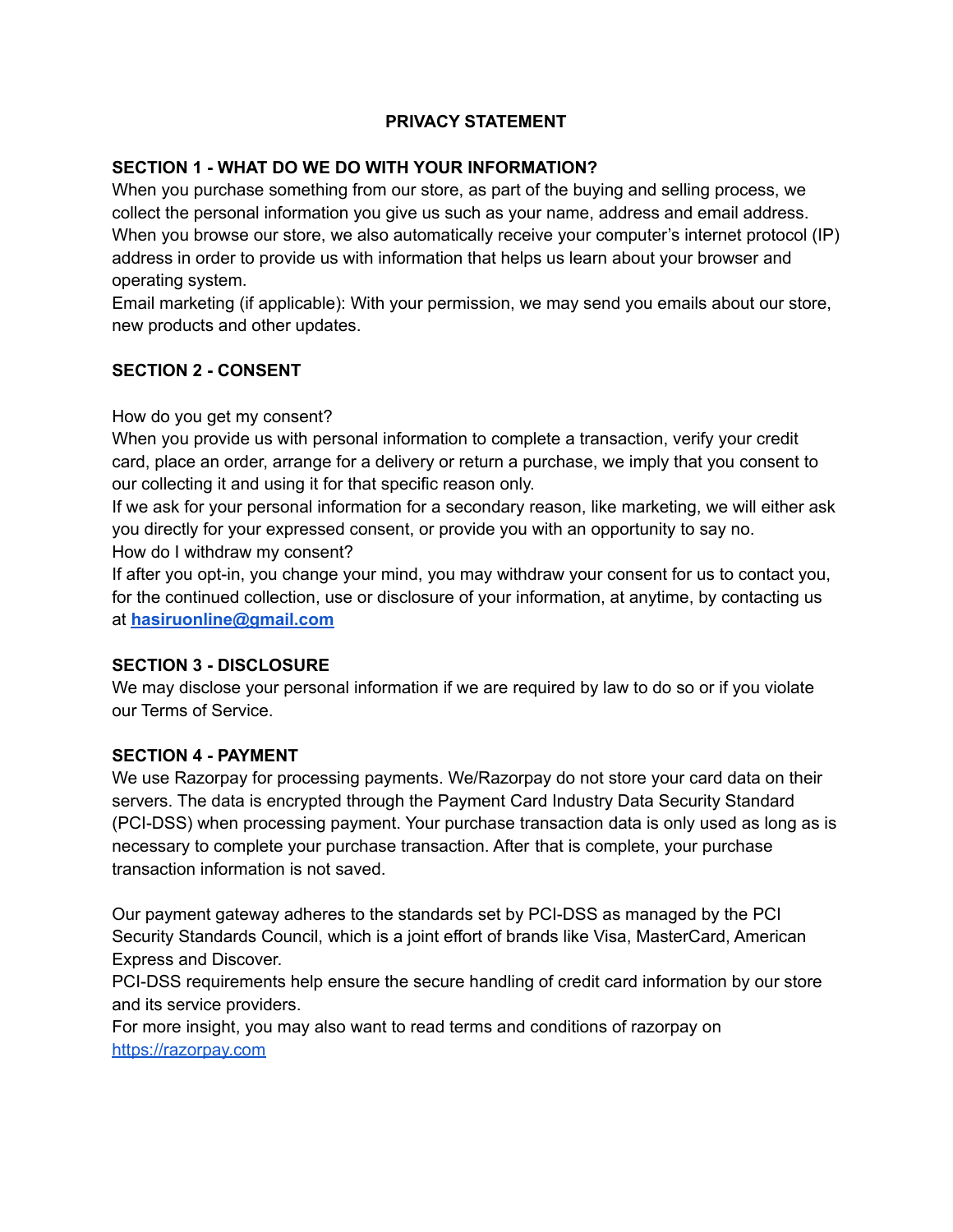#### **SECTION 5 - THIRD-PARTY SERVICES**

In general, the third-party providers used by us will only collect, use and disclose your information to the extent necessary to allow them to perform the services they provide to us. However, certain third-party service providers, such as payment gateways and other payment transaction processors, have their own privacy policies in respect to the information we are required to provide to them for your purchase-related transactions.

For these providers, we recommend that you read their privacy policies so you can understand the manner in which your personal information will be handled by these providers.

In particular, remember that certain providers may be located in or have facilities that are located a different jurisdiction than either you or us. So if you elect to proceed with a transaction that involves the services of a third-party service provider, then your information may become subject to the laws of the jurisdiction(s) in which that service provider or its facilities are located. Once you leave our store's website or are redirected to a third-party website or application, you are no longer governed by this Privacy Policy or our website's Terms of Service. Links

When you click on links on our store, they may direct you away from our site. We are not responsible for the privacy practices of other sites and encourage you to read their privacy statements.

# **SECTION 6 - SECURITY**

To protect your personal information, we take reasonable precautions and follow industry best practices to make sure it is not inappropriately lost, misused, accessed, disclosed, altered or destroyed.

# **SECTION 7 - COOKIES**

We use cookies to maintain the session of your user. It is not used to personally identify you on other websites.

#### **SECTION 8 - AGE OF CONSENT**

By using this site, you represent that you are at least the age of majority in your state or province of residence, or that you are the age of majority in your state or province of residence and you have given us your consent to allow any of your minor dependents to use this site.

# **SECTION 9 - CHANGES TO THIS PRIVACY POLICY**

We reserve the right to modify this privacy policy at any time, so please review it frequently. Changes and clarifications will take effect immediately upon their posting on the website. If we make material changes to this policy, we will notify you here that it has been updated, so that you are aware of what information we collect, how we use it, and under what circumstances, if any, we use and/or disclose it.

If our store is acquired or merged with another company, your information may be transferred to the new owners so that we may continue to sell products to you.